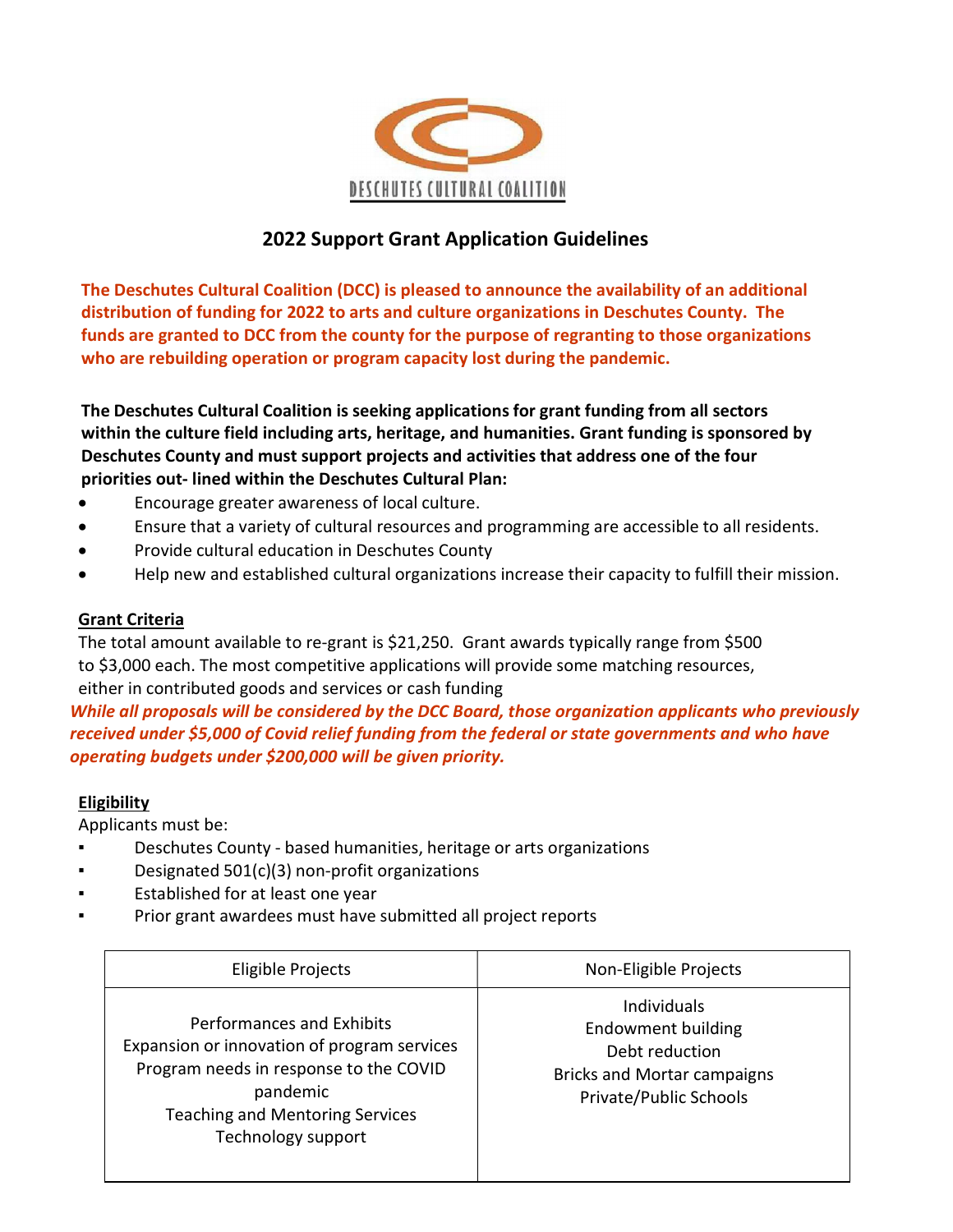#### 2021 – 2022 Application Timeline

| Applications available:        | Mid-May 2022          |
|--------------------------------|-----------------------|
| Applications due:              | Monday, June 13, 2022 |
| Funding decision/distribution: | June 30, 2022         |

Apply online here: https://deschutesculturalcoalition.wufoo.com/forms/deschutes-cultural-coalitionsupport-grant/

A copy of the organization's IRS 501(c)(3) determination letter is required from all new applicants. One copy of the most of the most recent fiscal year financial report is required. Please submit the entire application and attachments online. The questions below are the same as online.

### Deschutes Cultural Coalition 2022 Capacity Building Grant Application Form

| <b>Applicant Organization:</b>                                                                                 |                                    | Tax ID#:            |
|----------------------------------------------------------------------------------------------------------------|------------------------------------|---------------------|
| Address:                                                                                                       |                                    |                     |
| City:                                                                                                          | State:                             | Zip Code:           |
| Telephone:                                                                                                     | Fax:                               | Website:            |
| <b>Contact Name:</b>                                                                                           |                                    |                     |
| <b>Contact Telephone:</b>                                                                                      | Fax:                               | Email:              |
| Project Budget: \$<br>(project budget = total of grant<br>request + matching funds + in-kind<br>contributions) | Grant Request: \$                  | Matching Funds: \$  |
| <b>Total Number Served</b><br>By Organization:                                                                 | Total number served by<br>project: | $In$ -kind: $\oint$ |

Is your organization a new applicant to DCC? Has your organization received DCC funding in past years?

#### Project Narrative

If additional information is needed for review, a representative of the Deschutes Cultural Coalition will contact you.

Project Title:

| 1. | What is your organization's mission statement? |
|----|------------------------------------------------|
|----|------------------------------------------------|

2. Describe the proposed area of your organization, be it operating or program, that needs improvement or restoration as a result of cuts made during the pandemic. Include anticipated timelines, location, target audience, pations and collaborators, as needed for your proposal.